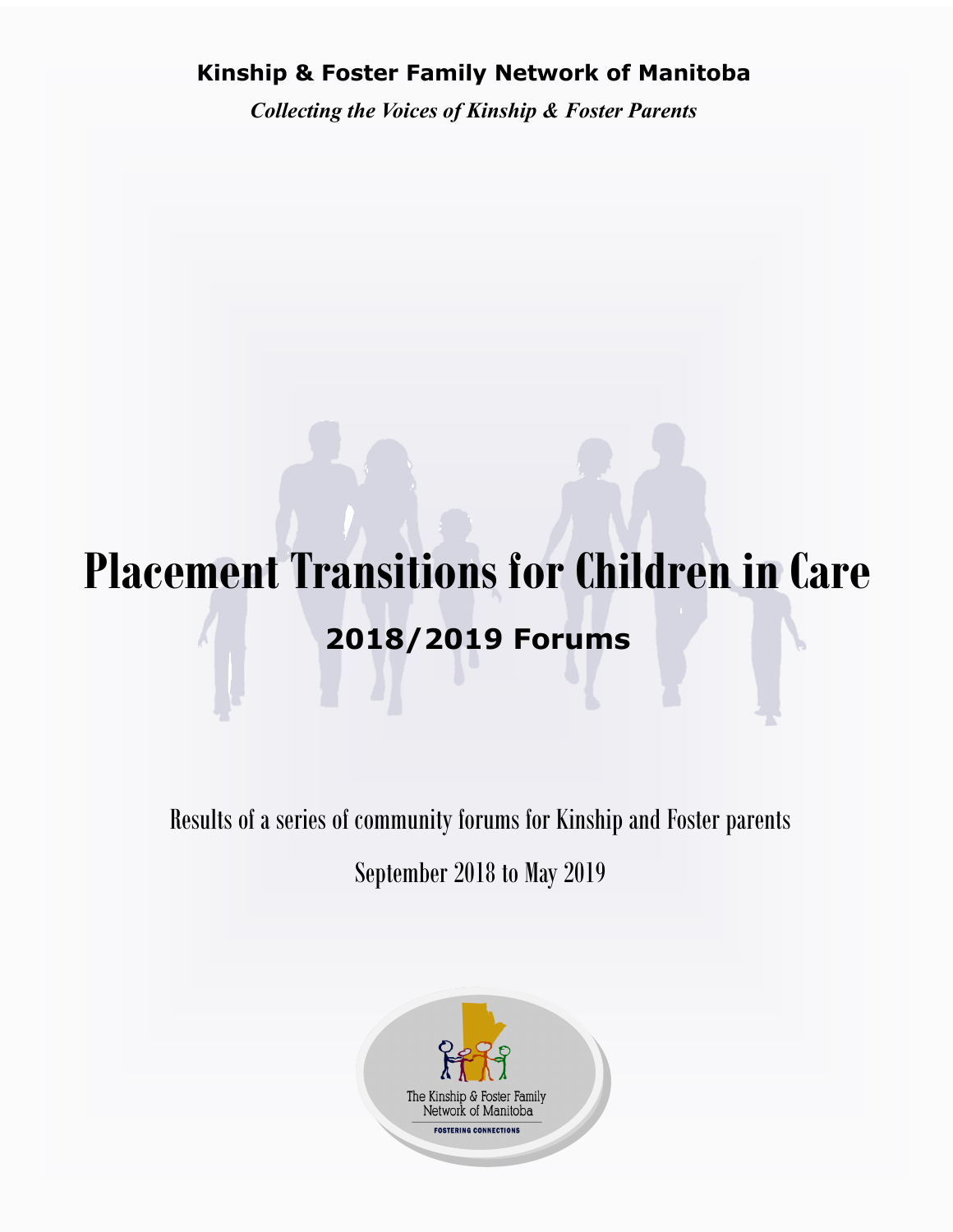# **Placement Transitions for Children in Care**

#### **2018/2019 Forums**

| <b>Table of Contents</b>                       |                                                                                                    |
|------------------------------------------------|----------------------------------------------------------------------------------------------------|
| Page 1                                         | <b>Forum Focus</b>                                                                                 |
| <b>4 FORUM QUESTIONS</b>                       |                                                                                                    |
| Page 3                                         | What types of transitions have you had to<br>navigate?                                             |
| Page 4                                         | What was the process and timeline of the<br>move?                                                  |
| Page 6                                         | What was your role in the process?                                                                 |
| Page 8                                         | What are the key elements of transition<br>planning that serves the best interests of<br>families? |
| <b>PARTICIPANT TRANSITION STORIES</b>          |                                                                                                    |
| Page 8                                         | Successful and Unsuccessful Transitions<br><b>Stories</b>                                          |
| <b>PARTICIPANTS THOUGHTS ON RELATED TOPICS</b> |                                                                                                    |
| Page 11                                        | <b>Information Sharing and Communication</b>                                                       |
| Page 12                                        | Fears                                                                                              |
| Page 12                                        | <b>Case Plans</b>                                                                                  |
| Page 13                                        | <b>Impact of Transitions</b>                                                                       |
| Page 15                                        | <b>Customary Care and New Legislation</b>                                                          |
| Page 16                                        | <b>Recommendations/Reflections</b>                                                                 |
| Page 17                                        | Acknowledgements                                                                                   |

The Kinship & Foster Family Network of Manitoba 90 Terracon Place Winnipeg, Manitoba R2J 4G7

> Phone: 204-940-1280 Toll Free: 1-866-458-5650 Email: [manfost@mffn.ca](mailto:manfost@mffn.ca) Website: [www.kffnm.ca](http://www.kffnm.ca)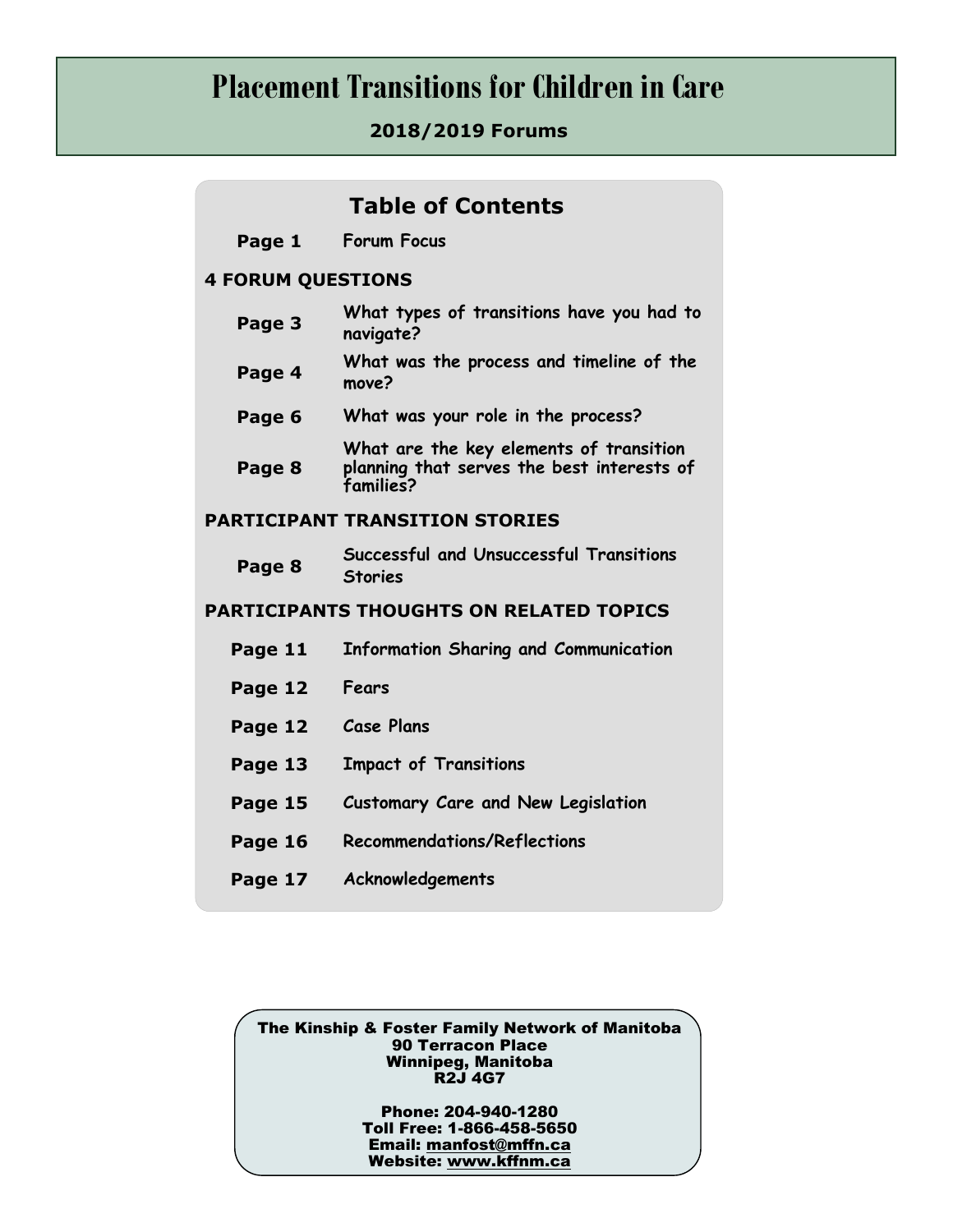# **Placement Transitions for Children in Care**

#### **2018/2019 Forums**

The Kinship and Foster Family Network of Manitoba believes in supporting and empowering Kinship and Foster families.

Each year, our organization invites Manitoba's kinship and foster parents to participate in a series of community forums.

These forums offer kinship and foster parents an opportunity to share their wisdom and express their experiences and opinions on the challenges and rewards of kinship and foster parenting.

It is our hope that the ideas presented in these forums will improve the Kinship/ Foster Care experience for everyone involved.

Over the last 10 months we engaged kinship and foster parents across the province to share their thoughts on the topic of "*Placement Transitions for Children in Care* ".

A total of five forums were held in three different regions of Manitoba;

- $\Rightarrow$  Thompson, on September 21st and 22nd, 2018,
- $\Rightarrow$  Winnipeg, on February 5th and 6th, 2019,
- $\Rightarrow$  Steinbach, on May 14th, 2019.

The same four questions were presented for consideration and discussion at each event:

- **1. What types of transitions have you had to navigate?**
- **2. What was the process and timeline of the move?**
- **3. What was your role in the process?**
- **4. What are the key elements of transition planning that serves the best interests of families?**

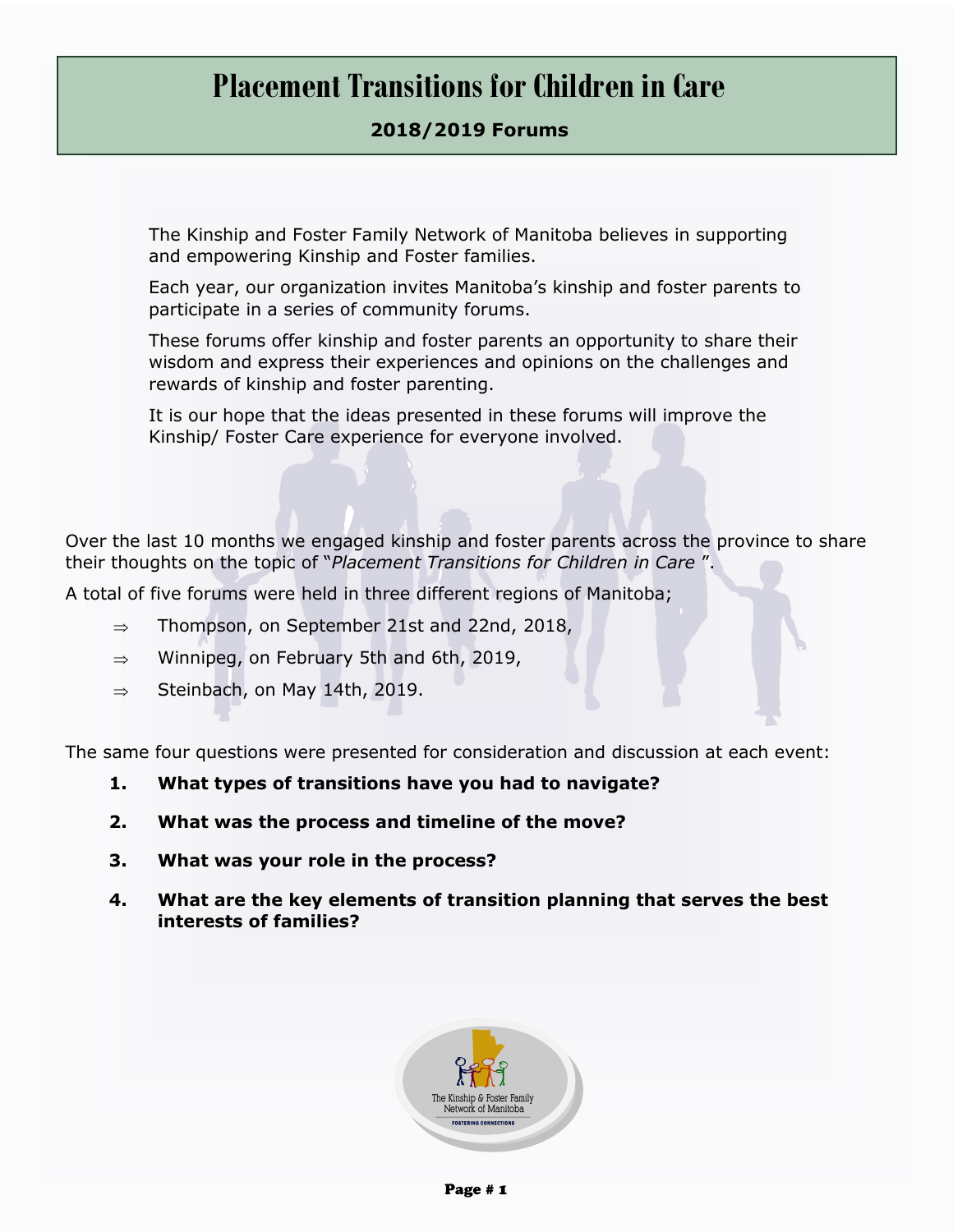**Transitions** were defined as the process of moving a child from one environment to another environment. Changing from one system or pattern of care to another system or pattern of care was also identified by kinship and foster parents as an additional challenging type of transition.

Kinship and foster parents identified that they have and are currently providing care for children and adolescents who have experienced many transitions.

Although Manitoba is a vast and diverse province, common themes and challenges did emerge as forum participants shared their stories.

- Systems confusion, uncertainty and fear characterized several participants responses.
- A lack of information and communication regarding roles and responsibilities in the transition process were also cited.
- A commonly identified concern was that the transition process in Manitoba doesn't always seem to serve the best interests of children and their families.
- Manitoba's kinship and foster parents would like greater input and participation in decisions affecting not only themselves, but their foster children, biological children, extended families and their communities.

*" Transitions can devastate the whole family."*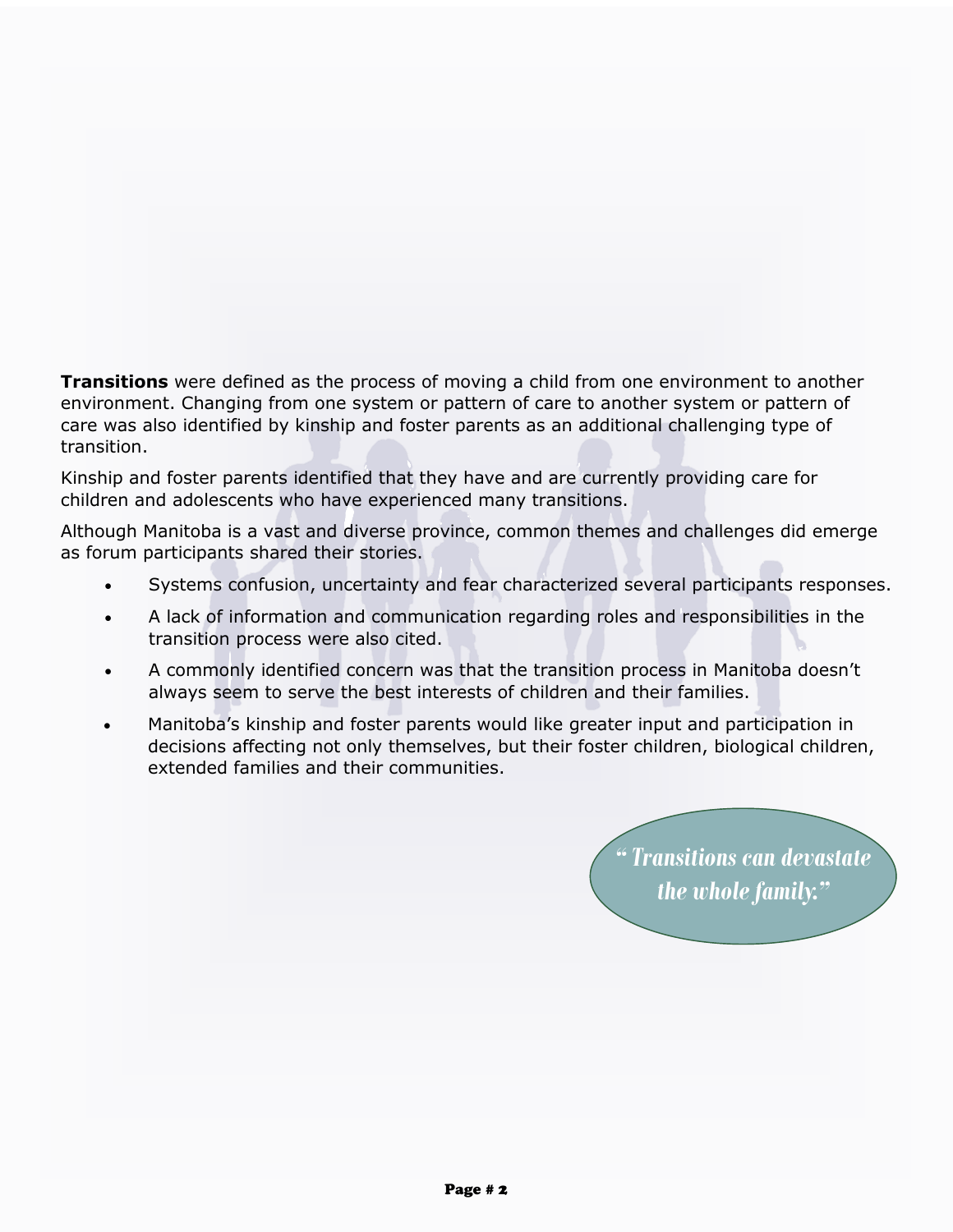# **Question 1**

## **What types of transitions have you had to navigate?**

A variety of transitions were discussed.

#### **Responses from forum attendees:**

- Re-unification with bio–families.
- From one foster home to another foster home.
- Adoption.
- Transitioning into adulthood/ independent living.
- Apprehensions
- Emergency placements
- Runaways– choosing to leave.
- Foster to kinship care.
- Transitions based on allegations.
- Moving to group care, shelters, or crisis centers.
- Children transitioning into a kinship or foster home and the effects on the children already residing there.
- Transitioning due to issues with the justice system.
- Transition to a new worker. (You have to build that relationship.)

**Themes Identified:**

Consistently, forum participants identified that communication is vital for a successful transition. The situation can be difficult for everyone involved and some situations are managed better than others.

Participants conveyed a belief that building strong and healthy relationships with all involved would greatly improve facilitating supportive transitions.

"Moving a sibling from my home to your home because you have the other sibling. Another transition for the child."

*One foster parent shared the story of an eleven year old child, in her care, who had been in forty different placements in ten years.*

*" We've had 22 kids. 16 years of experience. A lot of transitions.."*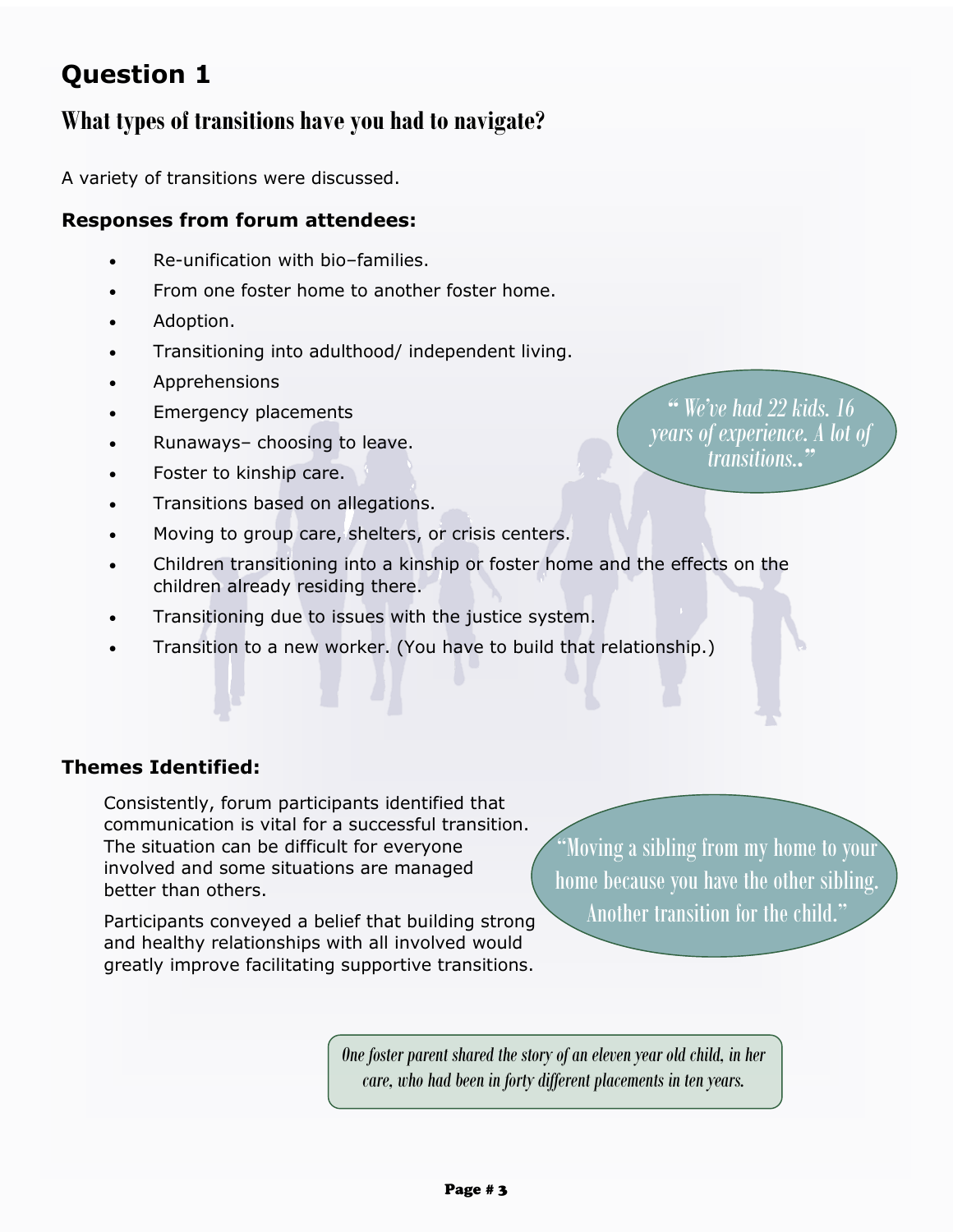# **Question 2**

## **What was the process and timeline of the move?**

#### **Responses from forum attendees:**

- "Goal –sustained, reduced trauma, attachment. Reality– 3 visits and 'Good luck'."
- "Depends on the social worker and agency whether the foster parent has a role in the process. Not always reasonable timelines which are good for both sides." *" The foster parent is the last person to know."*
- "We've had 5 different transitions. All very different."
- "Transitioning is difficult. Different sets of rules for different houses. It is difficult when a child returns from a visit."
- "It is better not to transition in the middle of a school year."
- "Feel that agencies aren't sharing information about the reunification process timeline. How much time do I have left with these little ones?"
- "Tuesday a.m.-received a call that the children were leaving the home on Friday."
- "Smoothest when the foster parent can connect with wherever the child is going. This could be adoption, natural parent, other foster home, etc."
- "Knew about relinquishment and could pre-plan."
- "Seeing kids afterwards really helped the kids-once a month and then less often. Send a scrapbook with pictures."
- "It's harder when the transitions are really fast or really long. Fragmented."
- "I was told not to create a bond with the babies. How do you do that? They are babies!"
- "The foster parent having some connection to the birth family usually helps the transition go well."
- "Children are coming into a home with a very new way of life."
- "Picked up one baby in a parking lot on a Friday night."
- "Got stuff ready, a good transition, everyone involved. Visited, but couldn't separate. Hard on child to see foster parent again sometimes."
- Went to Mom for a week and didn't return. Later, Mom lost them and they went to family.
- 24 hours notice of decision and new placement.

*A participant stated they were caring for a family of children who had experienced five placements during their twenty months in care.*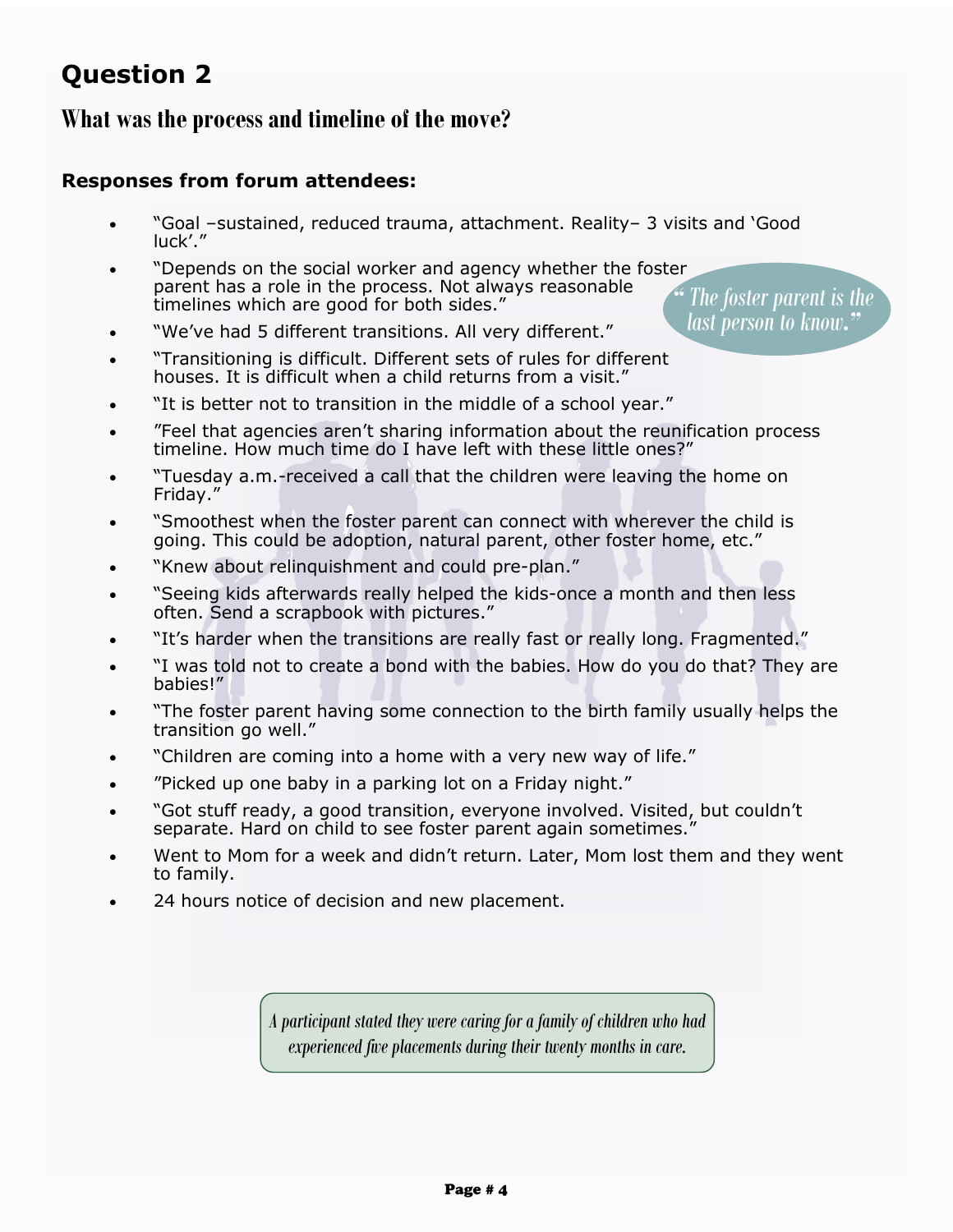#### **Responses from forum attendees (cont.):**

- "Very little preparation or notice."
- "I don't like a long transition. Pre-placement; at some point the foster child switches and wonders, "Who is the parent?" It becomes confusing for the child. Short transitions ( a month is good), but not a three to six month timeline. It doesn't work well."
- "Some say, as soon as you do a sleepover, the child should stay at the parent's house."
- "There is no ideal timeline. It is very dependent on the situation and it depends on the kids."
- "One foster parent has had ten foster children, but has never had a preplacement visit."
- "The experience was overwhelming. Nobody told us the rules. There was no direction or communication."

#### **Themes Identified:**

As participants elaborated on their experiences and shared their stories, it became clear that every transition is a unique experience. Many were of the opinion that transitions have better outcomes when careful plans, timelines and open communication exist.

Agencies and social workers are encouraged to consider the impact of pace and timing. It was offered that establishing a consistent process, procedures and communication will create more successful outcomes for transitions.

> *"The ideal transition would look like this; Professional, agency, child, family, great team. Everyone knows what's coming and are able to maintain the relationship."*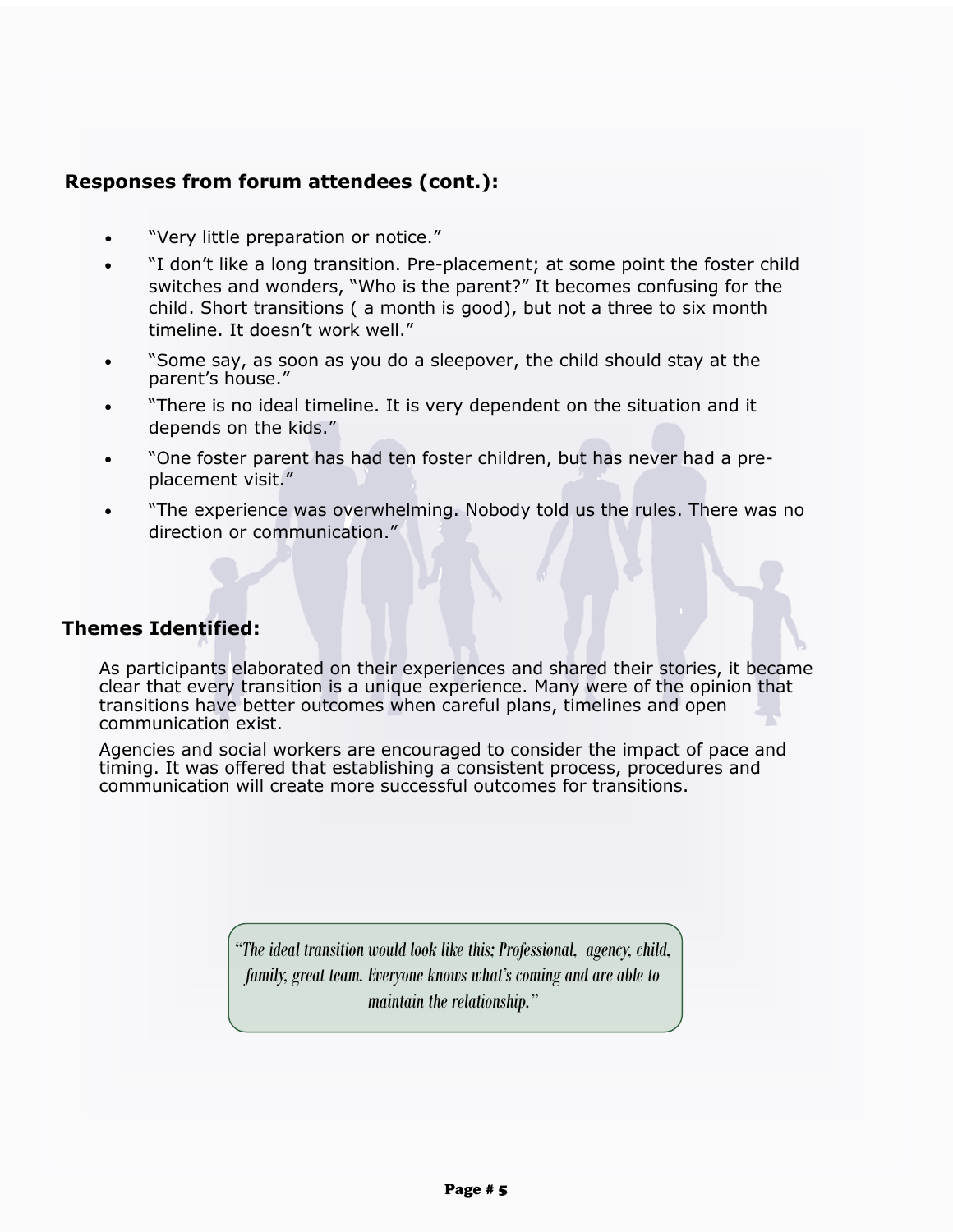# **Question 3**

## **What was your role in the process?**

#### **Participants see their role as:**

- Preparing yourself mentally and emotionally. The whole family, your natural children.
- Teacher, negotiator, facilitator.
- Trying to promote understanding.
- Guide, negotiate, pick up the pieces.
- Reconnector of family (siblings).
- ◆ "Mender".
- No role in transition-going for family visit-no return.
- ◆ Supervising visits prior to a move.

*"There are no standards for reunification. Practical ideas and defined roles would be helpful."*

#### **Responses from forum attendees:**

- "I Feel that we have no role in the process sometimes. Also, 'not knowing what my role is'. Foster parent to co-parent is seen as the goal."
- "Years ago, we were very involved; smooth transitions. Now more like a server. You're just a foster, not a parent."
- "The agency entrusted the child to you 30 years ago. Now, the child is just placed with you, not entrusted. The child is lost in the whole process, system."
- "As a new foster parent, having a worker say, I have never done this before-How do I do it? Together, we worked out how we wanted to do the transition."
- "No agency support-felt like a lot of responsibility-taking care of child and planning transition. Explaining the situation to the younger children."
- "We are always wondering who the next people will be. We had a newborn, then an opiate baby who didn't sleep. It was hard work."
- "We open up our hearts and homes and we feel we have to take anyone. For example, a social worker will call us at 4 o'clock on a Friday with a baby who needs care. It will have to go to a shelter, otherwise."
- "In one instance, a social worker was driving around with three babies, trying to find a placement for them. She phoned and said, I have some kids in the car, can you take a baby?"

#### **A Participant Story**

It's a Monday and the judge says kids are to be with the parents by Friday. Then they forget to contact the foster parents. They need to realize that these kids have abandonment issues because they were pulled from home to home. We had five placements. Not one time were they allowed to say good-bye. No attachment to anyone. "Don't care" or so it appeared. The foster girl hated everyone. The first time she visited the therapist, she said, "So, do I get to live with you now?"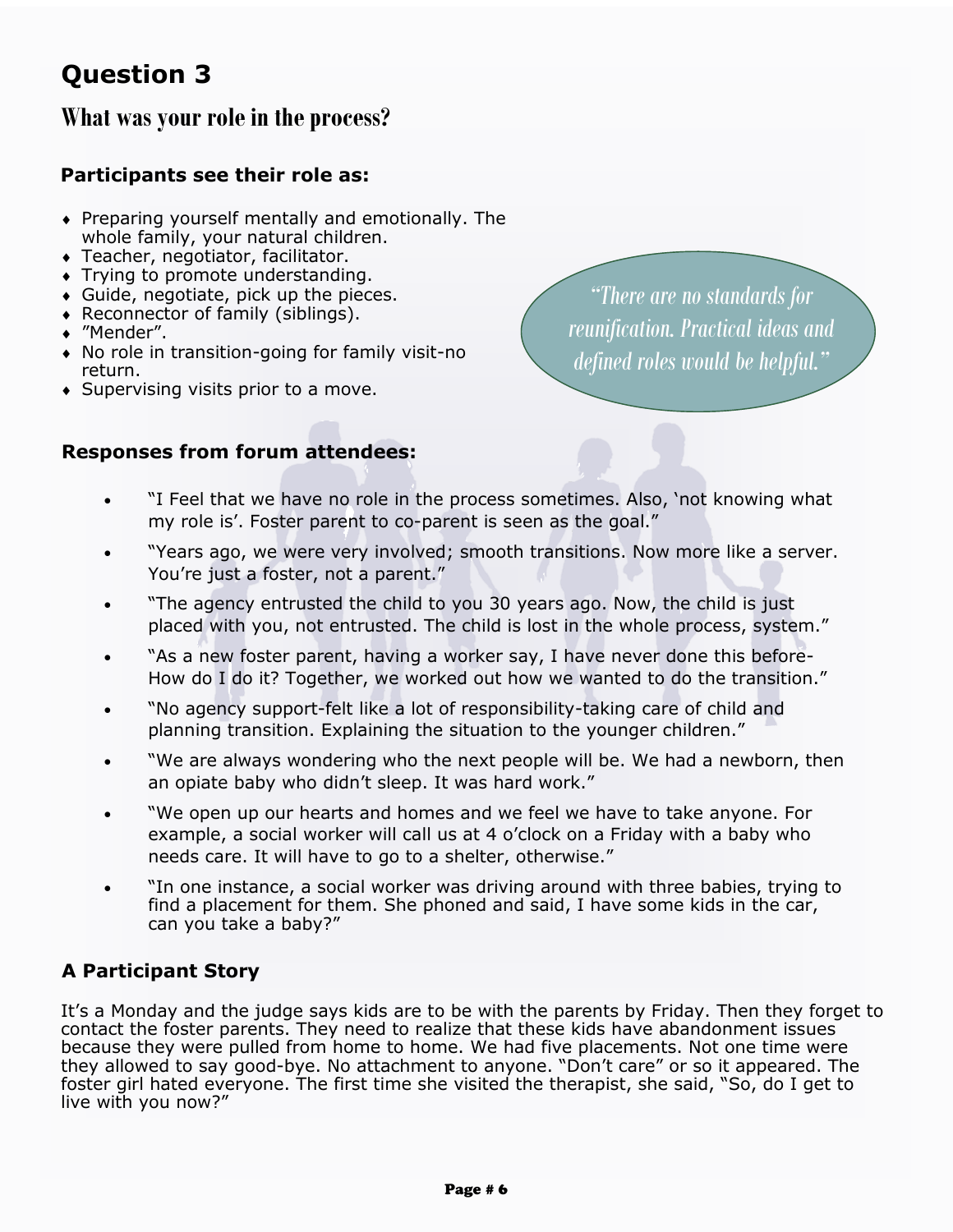#### **Responses from forum attendees (cont.):**

- "It depends on the social worker and agency whether the Foster Parent has a role on the process. There aren't always reasonable timelines and it's not always good for both sides*."*
- "Some kids can't even remember their bio parents. Their parents don't show up for visits. Sometimes it is difficult to explain to a four year old girl why her dad isn't at the visit."
- "It's hard to navigate. Sometimes you feel like you can't help. You don't know what your role is supposed to be. Voiceless sometimes."
- "Worry about when the child has to leave. I get so attached to them. I don't want to cross that bridge. I worry about how they will adapt to a different environment. How will the bio parent take care of them?"

#### **A Participant Story**

In the last three or four years, I've noticed a shift way from relationship building to administration. When the administration starts to take the front

Would like the foster parent's role put in writing. Ask for a clear definition of your role."

driver's seat, vision and care go out the window. It's reduced to checkmarks and we move further and further away from relationship building. The administration is so heavy, it makes it hard. We only get a phone call once or three times a month. It's hard to encapsulate things in a ten minute phone call. The social workers say, "Good. Now we can move on to the next administrative task". Dollars weren't being counted fifteen to twenty years ago. The cause for the shift? I don't know that it happens on purpose. Over time, there are shifts in the system-new layers of policy. They don't realize the impact on the entire system. They are playing an administrative game. They are busy moving pieces and kids lose because they are so busy at their laptops. More and more stuff is piled on the system. Kids lose. We've come to a tipping point in the Manitoba system.

#### **Reflections**

We received an enlightening range of answers to this question. Some foster parents reported feeling marginalized within the system because they were considered "just a foster parent" and their ideas and opinions were dismissed.

Others felt that they were able to help and support not only the child in care, but the child's biological family, as well.

Foster parents need to be included in the planning of transitions as they offer valuable insight.

It was suggested that recent changes within the system were of little benefit for foster children.

Finally, confusion regarding their roles, responsibilities, and rights was a source of anxiety.

*"I feel that we co-parent with the agencies. We need to be on the same page."*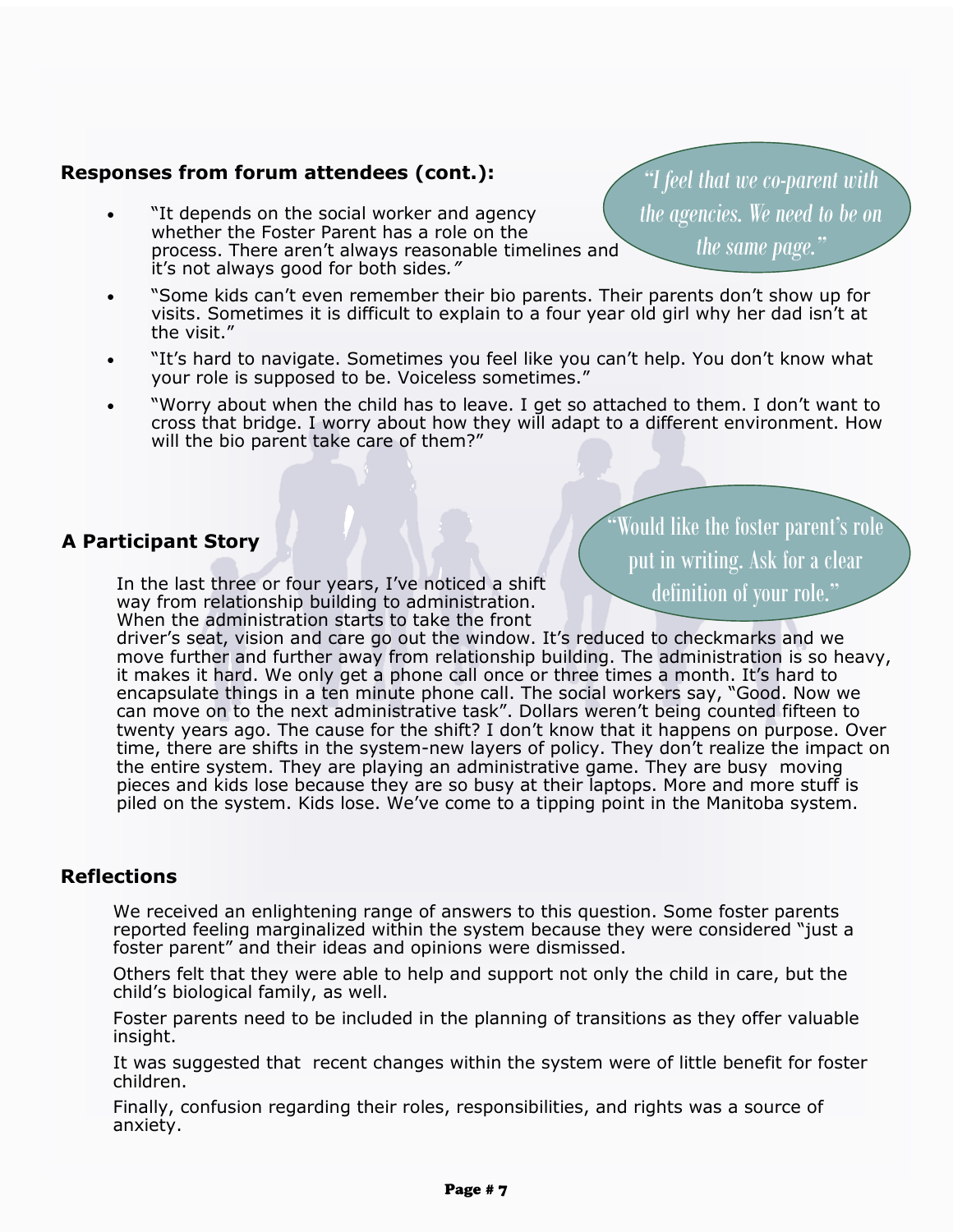# **Question 4:**

# **What are the key elements of transition planning that serves the best interests of families?**

#### **Responses from forum attendees:**

- "Bring new cultural awareness to your own foster home. The ability to adjust. Openness."
- "Foster parents and children want to know the when, where and why of their transitions. When there are lots of changes, it is hard to piece the story together. It becomes a blur."
- "People can learn by example. Foster parents can model parenting behavior. They can teach parenting practices and share parenting skills."
- "It would be nice if a child could chat with a family from a previous placement. The child could call other foster siblings or a foster parent from a previous placement."
- "Attachment and reunification training. Tell us the best way of reunification. All the workers have different ideas."

"Collaboration, Communication, Co-Parenting."

- "Strength-based approach."
- "There should be planned visits prior to the move."
- "Communication matters in transitions. It would be nice if everyone involved with the child is included in transitions."
- "Continuation. Kids shouldn't lose foster parents to gain bio family. How do we stay connected?"
- "Intake and exit conferences."
- "If a transition has a timeline with stages set up, people feel better about the transition. A process helps."
- "Current child transfer information would help. It would be nice to have a document with a standardized format. Also, an intake conference should be mandated before a transfer."
- "There must be a transition planning meeting prior to transition with the current and new caregivers, social worker, etc. You need a formal structure.'
- "Involve the community. They know everyone. When they leave, have a party and sign the guest book. There needs to be an opportunity to say goodbye."
- "I really liked the role we played in the adoption process. Premise– the new family comes in and observes how you do things with the child; routines, how we deal with meltdowns, etc. It's an intelligent process. Most agencies don't have an adoption unit, but it would be very beneficial in the reunification process."
- "Transitions are smoothest when the foster parent can connect with wherever the child is going."
- "The foster family working with the natural family is the best case scenario. It can be the grandparents, not just the mom and dad."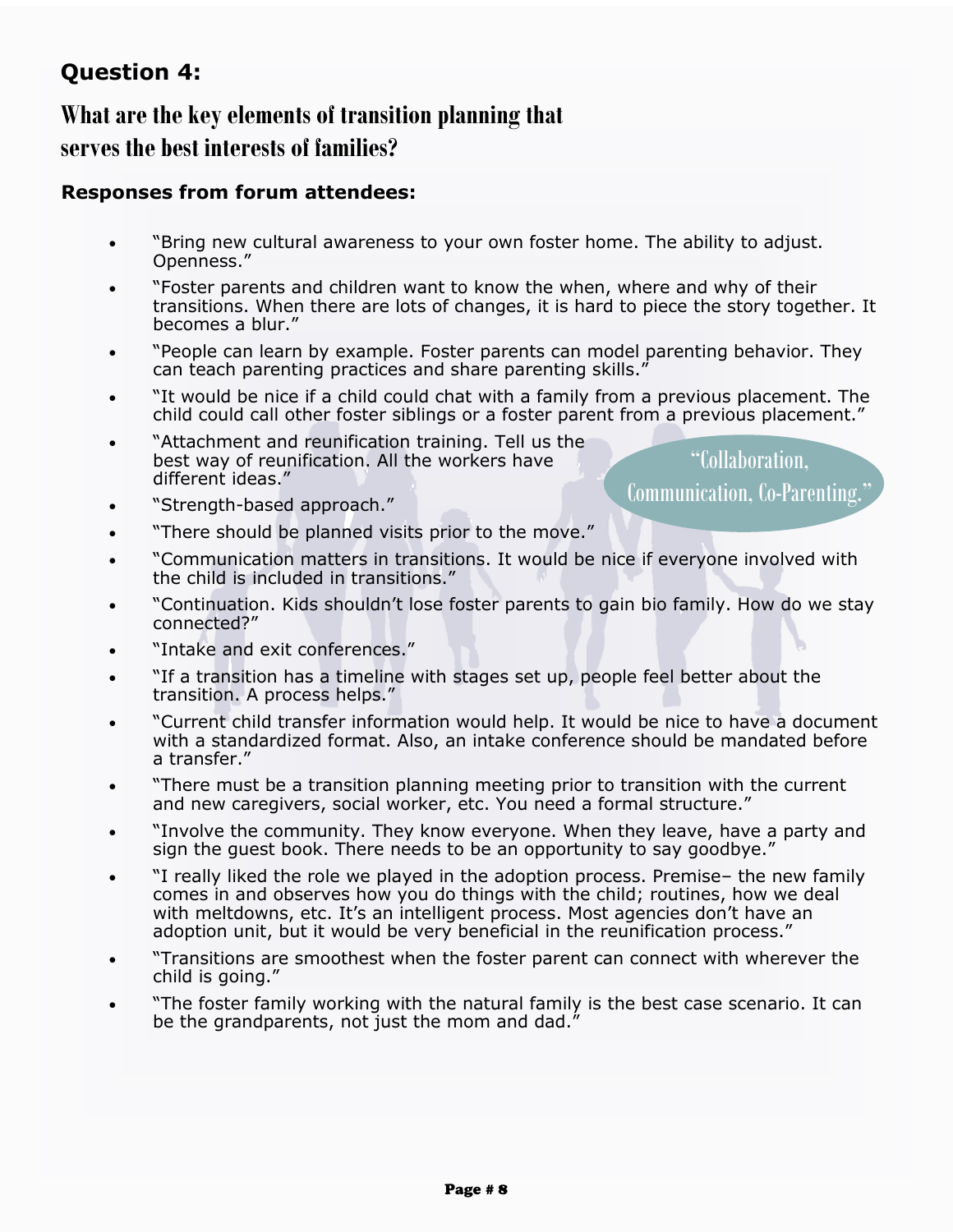### **Successful and Unsuccessful Transitions Stories**

#### **Forum participants said:**

- One foster parent had the bio mom come in and observe before the child went home. Now they come over for supper. A connection and relationship is needed, first.
- A child with drug issues left home in a week. There was no notice. We requested a placement change, but no support or overlap with the new placement. There was no exchange of information with the new placement.
- Can we keep in contact with a child who is moving? It can happen positively. In one instance, a family still keeps in contact and has the child visit at Christmas. They are co-parenting the child and have a letter stating that they could stay in contact.
- In one example of a successful transition, the foster parent had the child during the week for an entire year, while the grandparent cared for the child on weekends. Then the child lived with the grandparents, but the foster parent cared for the child every second weekend.
- We stepped up. We wanted the child to be in a home, rather than a group home, in the case of a young child. We were in charge. We volunteered and created a transition plan. It was a place of safety . We are like grandparents; we Skype and send photos.
- One transition took a couple of months. We kept thinking, "This isn't going to happen". We didn't want to believe it. Then it happened so fast. We felt like we were misled at the beginning of the placement . We had the child for four and a half years and were told that they would never go back to the bio family.
- My favorite is not always practical, it's intense. In an adoption, the agency has done all the background stuff. The family comes into the home every day for 4 days. They observed, saw the feeding schedule, etc. On Friday and Saturday, they brought the child home to stay with the parents. Next, the foster parents visited the adopted child on weekends. The contact with parents and child was good for everyone and the foster kids in the home were able to meet the new people. The adoptive parents could see her current routine. It's good, but hard. The foster parents felt under scrutiny, but it was best for the child being adopted.

#### **Themes Identified:**

Transitions are an inescapable part of life; how a transition is managed can vary. Different methods can have a positive or negative outcome for the families involved in the process. Kinship and foster parents presented as open to finding solutions to the challenges created by transitions. Open, inclusive communication, professionalism, boundaries and supportive aftercare were all elements consistently identified as necessary for supportive healthier transitions.

Kinship and foster parents' participating in case plans, timelines, and information sharing was stressed as very important. A successful transition plan should include the social worker, kinship or foster parent, biological family and (when appropriate) age appropriate children.

Kinship and foster parents expressed hopes to continue contact with the children and families formerly in their care, whenever possible.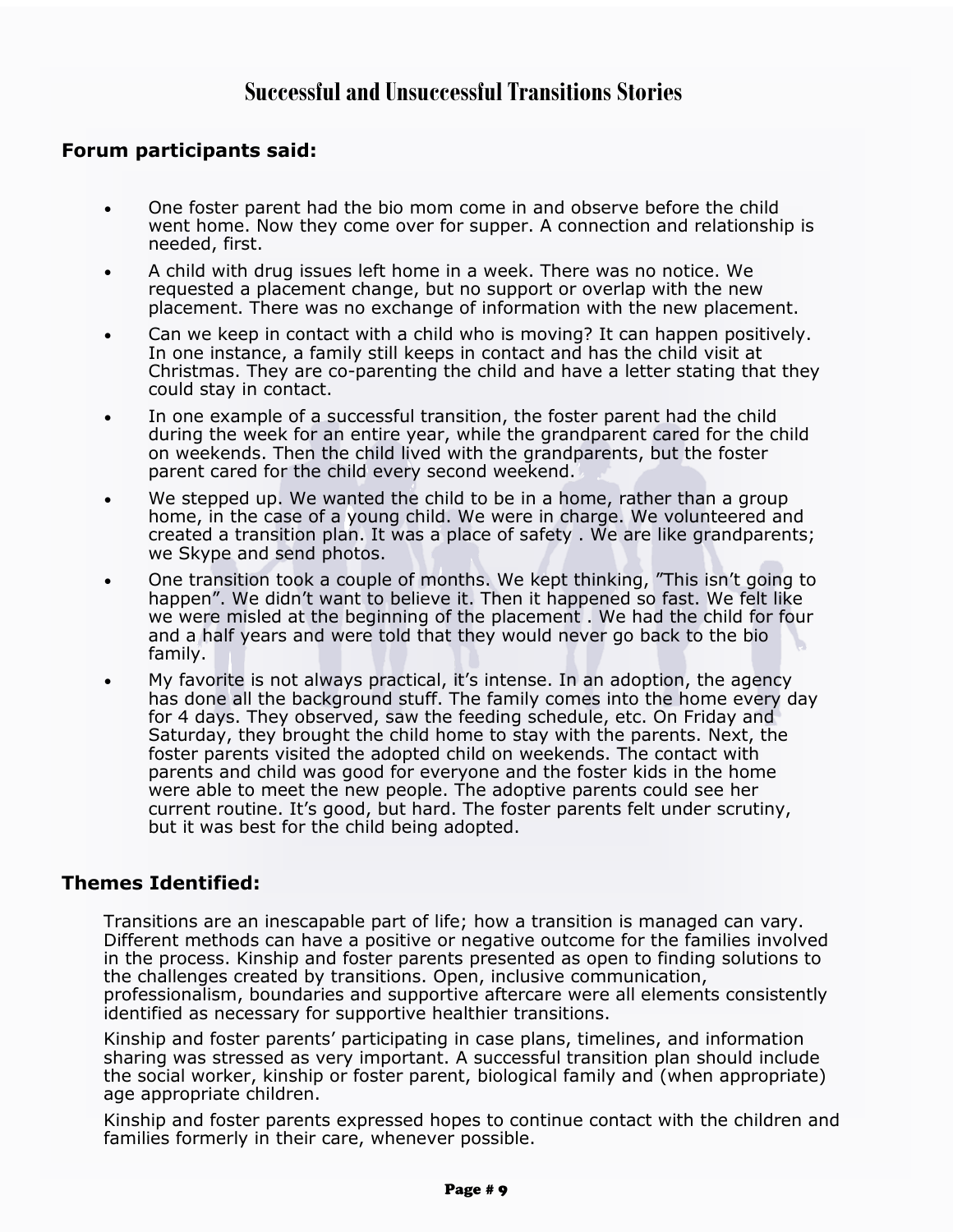**During the forums kinship and foster participants shared their thoughts on related topics. To present those thoughts we have collected them under related headings.**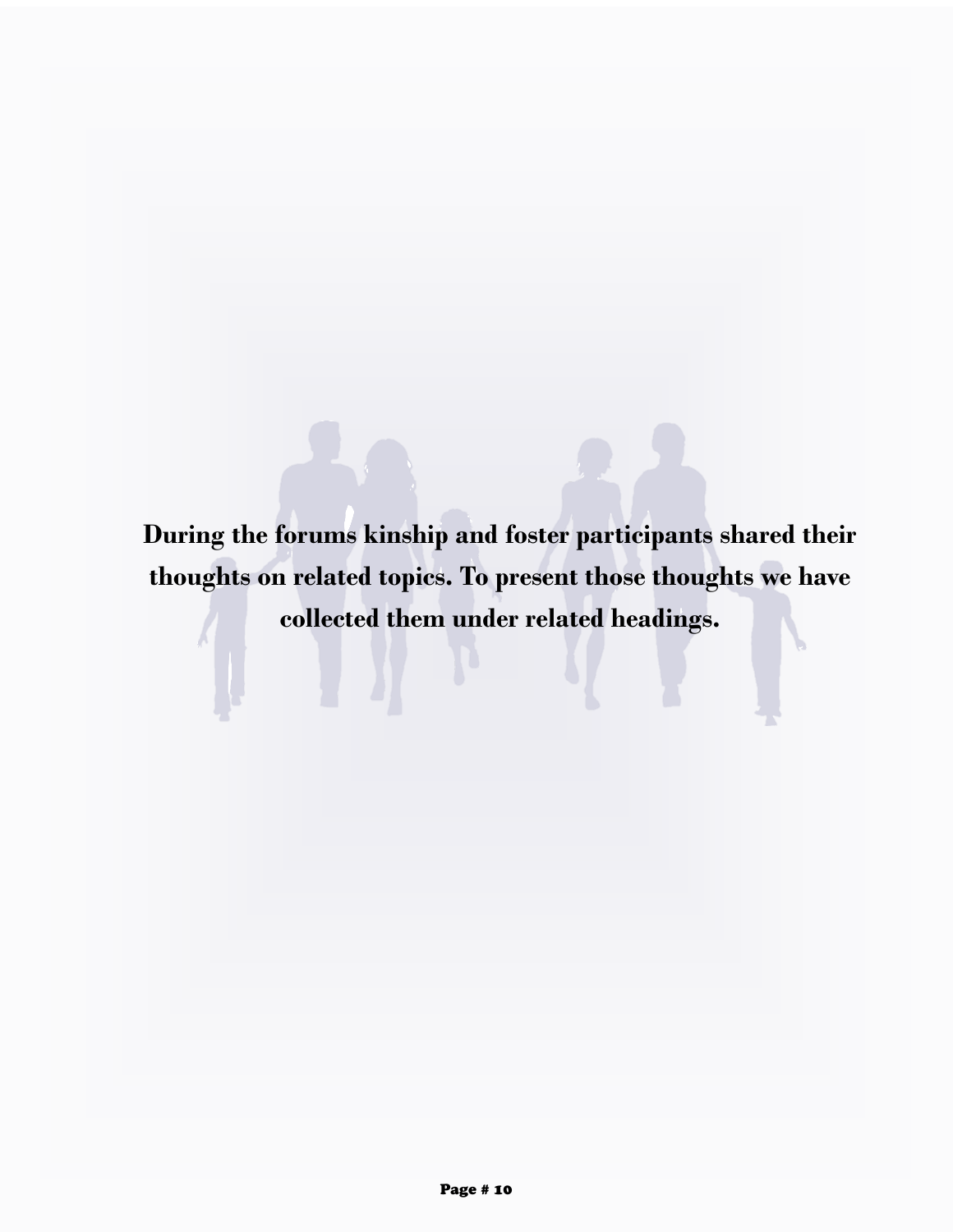

## **Information Sharing and Communication**

#### **Forum participants said:**

- "we are an emergency home. We received very little info, only told that the child hadn't received any immunizations."
- "Medical numbers are great, but favorite foods, triggers, etc. are also important."
- "I didn't know if the child had glasses, asthma , or HIV."
- "Sometimes the child's gender changes between the phone call from the social worker and arrival at your house."
- "In one example; no medical numbers, can't transfer schools, didn't know the children's last names. The situation has been ongoing for almost one month."
- "Confidentiality issues are stated as why can't always share information."
- . "I only got info when in a kinship home first. A friend of the family had written a book full of info on the child."
- "Sometimes the agency lets you plan the pre-placement visits. This can be better; more information."
- "When the foster parents are able to have a discussion; that's where you get more info or when a child comes to a foster home from hospital. More immediate information."
- "The kids are overwhelmed by transitions and the foster parents can't help them deal and process if they are "out of the loop". Especially children with FASD. Giving the kids a voice is huge. Transition may not be what the child wants."
- "Accountability and transparency are important. Transitions are occurring without information; regarding abuse, for example. Also, not enough medical information. Feel social workers are dismissive and issues are downplayed. Foster parents get "the upsell".
- "Sometimes the foster parent doesn't receive all of the child's information because the social worker is afraid that if they knew everything, they wouldn't take the child."
- "You don't want to keep secrets from the child. Want to be an "open book". When the kids know things that the foster parents don't know; how can you answer the kids or be there for them?"

#### **A participant story**

A child came from a group home. There was not enough information. We didn't know the full story of abuse for a year. Might have parented and adapted things differently if we knew more. What are their routines? Medical history? Social history? Will they be a good fit in your house?

#### **Themes Identified:**

We heard from many participants that better communication between kinship families, foster families, social workers, biological families and the child could improve the transition process for everyone involved.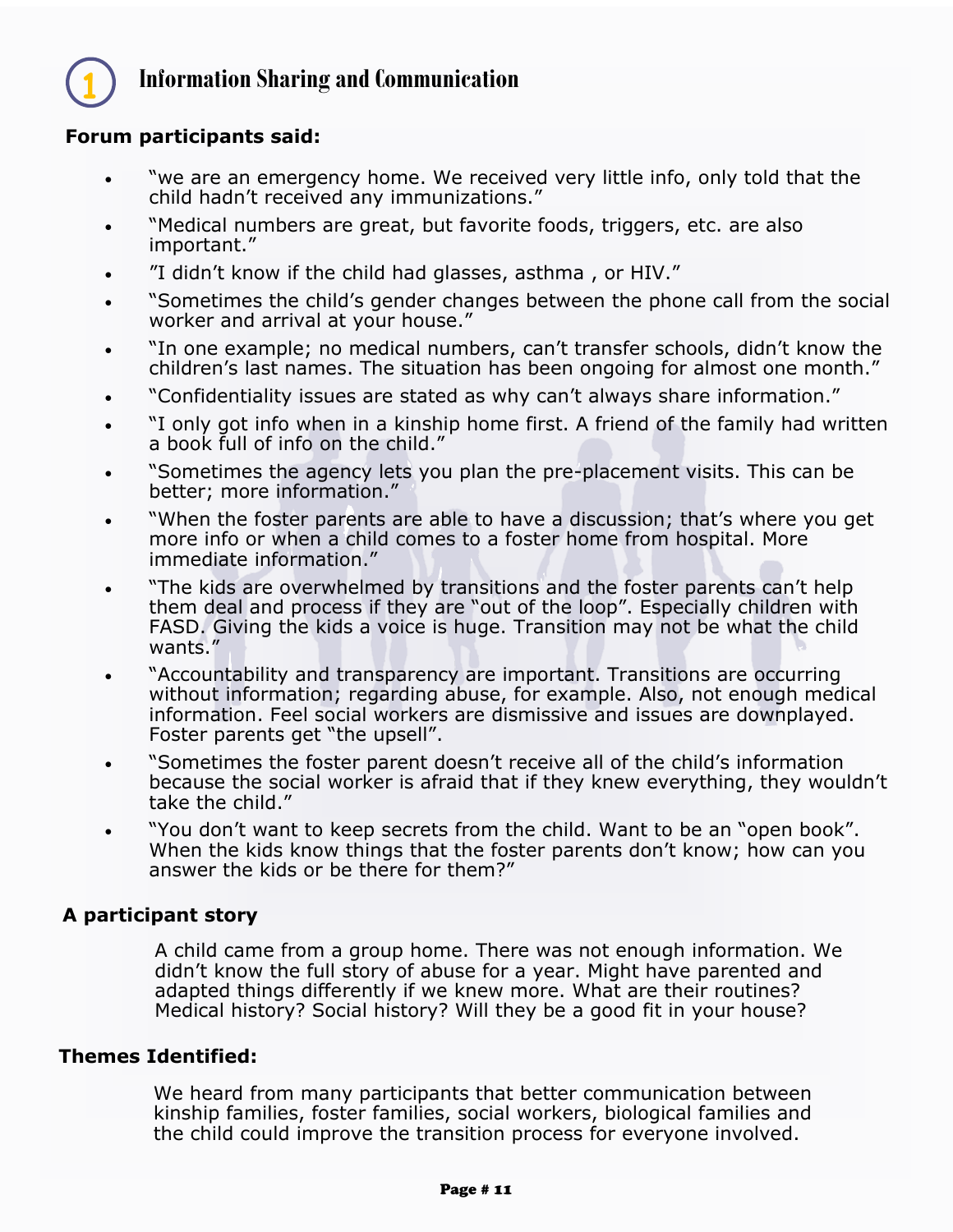

## **Fears**

"Fostering in Fear" was a recurring theme at the forums. Unfortunately, certain aspects of the foster care system made the attendees feel uneasy and even fearful. It should be noted that some were of the opinion that their social workers were also fearful. This situation leads to lack of trust and communication, exacerbating the problem.

#### **Themes Identified:**

- Fear of retribution by the agency.
- Fear of losing the child.
- Social workers may also be working in fear. They are stuck in the middle.
- Families feel that they foster in fear. The agencies behave in a random manner.
- . Broken people in a broken system. Everyone is trapped in the system together. There are under-skilled, undereducated workers and under-skilled, undereducated foster parents.
- We are afraid to talk with the social worker.
- Foster parents have to take a risk to talk to the social worker openly or the system becomes further dehumanized.
- We want to be part of the team and have a voice on the team. We want to be heard. Still have fears, but if your voice is heard, the fear dissipates and you feel part of the ongoing discussion. If you feel that you can talk, your fear lessens.

# **3**

### **Case Plans**

Case planning was identified as an area of concern. A small number of participants identified having had experience with participation in case planning for children in their home. The strong majority of participants (90%) were either unaware that case plans existed or said they did not have input into case planning.

#### **Forum participants said:**

- "The case plan was a wealth of knowledge. It told me what they were going to do. When the social worker changes, the case plan stays in the child's file."
- "Offer to help the social worker draft the case plan. Social workers are busyespecially new workers. It gets the back and forth going. They don't have to go back and dig in the file."
- "When a teen signs a case plan; ownership. She can voice her opinion. Feels she matters. Win-win. We are all working together here."
- "There is a yearly permanency plan, but we were so out of the loop. It was behind closed doors. The social worker said, 'Whoa! At least we should talk to the foster family.' Now we meet every 3 months because of this."
- It would be nice to have it in writing. As soon as a new worker comes in, the plan immediately changes and a case plan would have been nice. I get that plans change, but it's nice to have it in writing. A plan can change; a bio mom can get better, social workers can find a grandmother, but it is nice for the foster parent to be involved.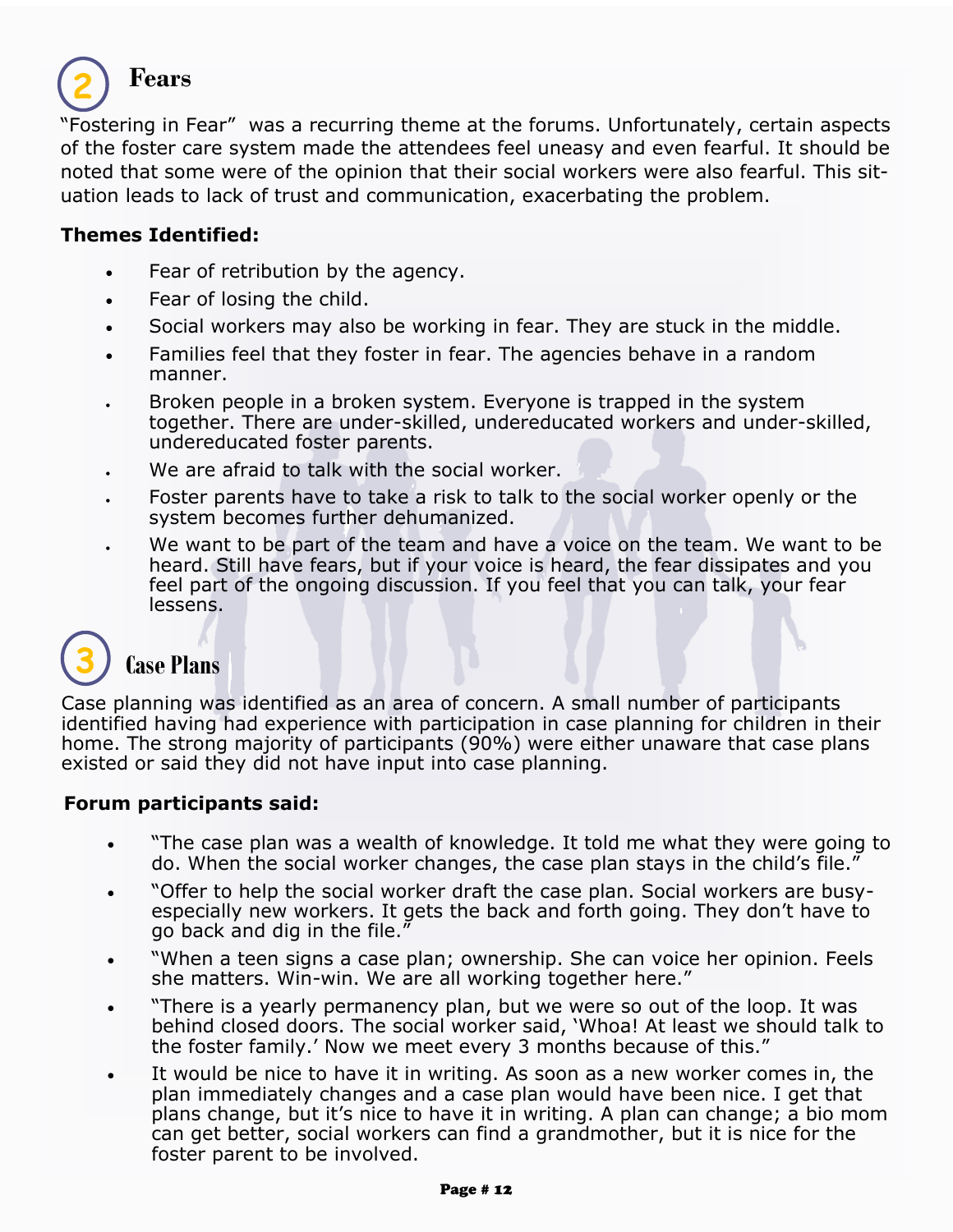

#### **Forum participants said:**

Regarding the process of Transitions:

 "Foster parents want to be involved, but then the foster children were not allowed to see the former foster parents after they left because the children cry when the foster parent leaves."

"Your child or grandchild worries that if the foster child leaves, they will be next."

- "Foster parents, kinship, bio families– Transition affects the whole family– bio kids and foster kids; grandparents , aunts…"
- Some things foster parents have heard from children during transitions: "What if I never see you again?" and "What if I never find you?"
- "In one instance, children were to be adopted. Foster parent brought the children to visits and brought their belongings to the new house. Then they were told that the family wasn't adopting the children after all. "Sorry, we're not adopting anymore." The kids were crying. The foster parents need to know."
- "It isn't just the one child, if our family breaks down, we can't help anybody...foster parents aren't a disposable resource."
- "The foster parents' bio kids call the foster child in their home their brother. It will be hard when they leave because they've been together almost four years."
- "During transitions, belongings are left behind. A child may not see their teddy bear for months. Sometimes, children are sent replacements for their belongings, rather than the original toy, and it is difficult."
- "Now that the younger kids are older and more attached, it will be harder. Our nine year old wants to keep the foster children. We tell her that we will enjoy them for now as much as possible. We have to think about how the disconnect will affect everybody afterwards."

#### **Themes Identified:**

It was a consistent theme presented by participants that maintaining some form of contact with the new placement might alleviate many of the concerns for all involved.

It was stated by several participants; it would be nice if transition plans included a small piece of seeing the kids after the transition. A nice, helpful transition. Good for kids, to know they're safe.

Participants identified their want and need training to support transitions for all involved.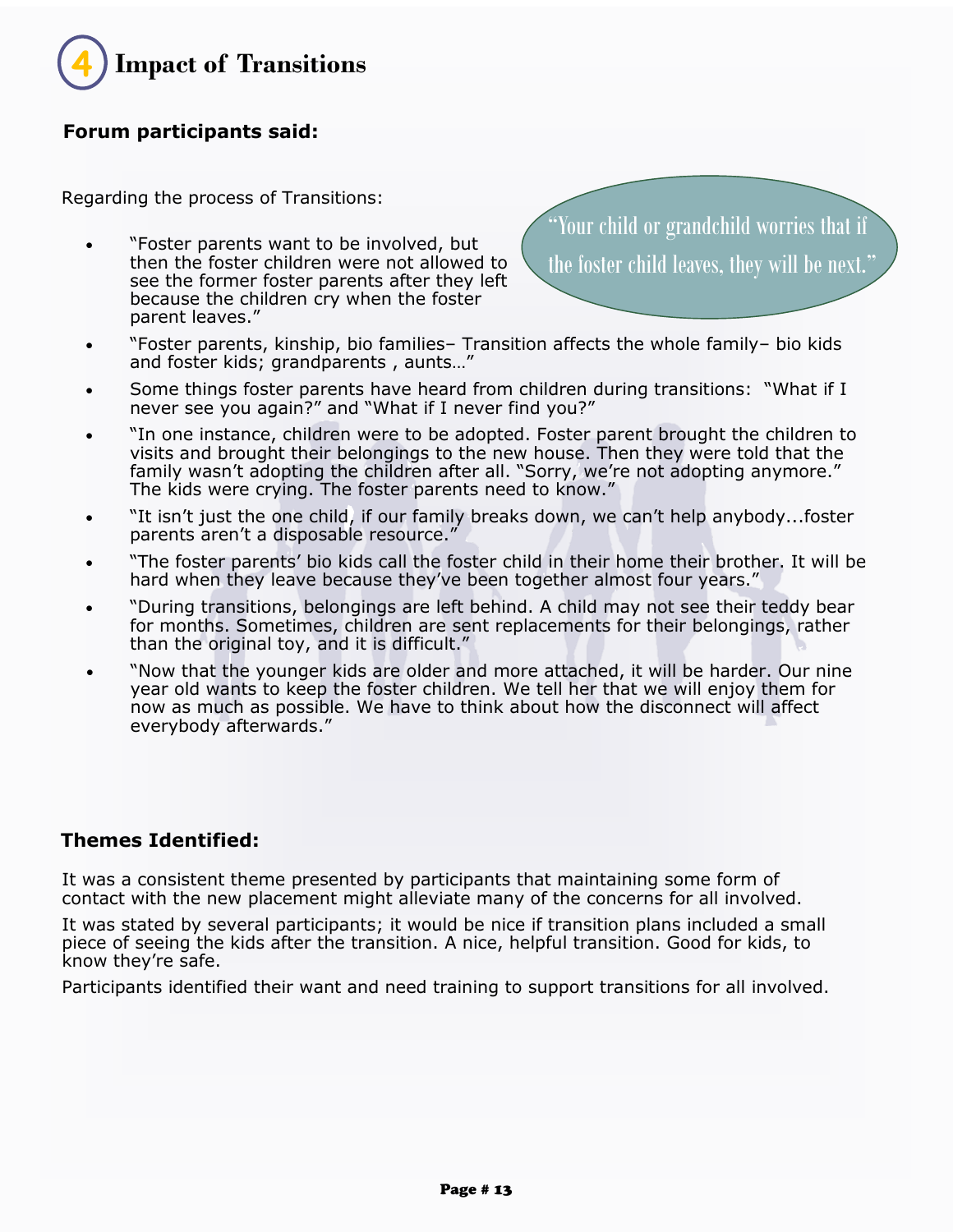#### **Forum participants said (cont.):**

Regarding Aging-Out Transitions and Extension of Care (Agreements with Young Adults)

- "Timelines are needed for successful transitions."
- "An extended transition is easier and better for the kids. They learn some life skills."
- "For the government, there are monetary issues. Also, the child's file is closed. Thus, there are less children in care at the end of the year. Where did they go? We cut numbers and costs for children in care, but then we hear from the homeless."
- "Independent Living Program. They go to an apartment, but they can't go back to the foster home. There needs to be a buffer. The ideal situation would involve a transition house, but then the child could go back to the foster home."
- "There is a gap between the Extension of Care kids and Adult Services."
- "Make sure kids have life skills."
- "Some kids at eighteen say, I'm done with child welfare".
- "Can a foster child choose to stay? Can foster parents afford it if there is no extension of care by the agency?"
- "Despite her age, she wasn't really an adult."
- "So many foster children aren't really eighteen, they are really only ten, or twelve, or six."
- "They need a place of belonging and attachment. When they age out, there is no place of belonging or connection."
- "But when you are saying to these kids, you can move out, be an adult, have freedom– How do you be accountable for that? There are huge consequences that an eighteen year old doesn't get. They need a second chance in that situation. They may go and want to come back. As foster parents, you can't necessarily take back those kids."
- "Try to make it as nice as possible. An example of a plan for a twenty year old about to move out was provided. Fostering was to continue until the child was twenty-one. Her room remained at the foster parent's house . Funds were given to the foster parent and then to the foster child. The foster parent was paid to be her support (this is something new). Seen as a positive process and on the right track. The transition was from primary caregiver to primary support. "Can teach them everything, but when they are actually out on their own...'

#### **Themes Identified:**

This particular type of transition was an area of concern for most of the attendees. What does the future hold for Manitoba's former foster children beyond the foster care system? The kinship and foster parents expressed anxiety about the futures of their foster children as they aged out of care. They realized that all children; foster and bio children need to know that they can return home while they experiment with moving into society. A mentor program was suggested to help with these transitions.

Participants voiced concerns that the process and timeline for moving into interdependent living were being set by the teens and some adult parenting guidance is often needed. They want to strengthen and empower adolescents aging out of care through life skills to give them every possible chance of success. They also wish there was a more substantial safety net for these youth.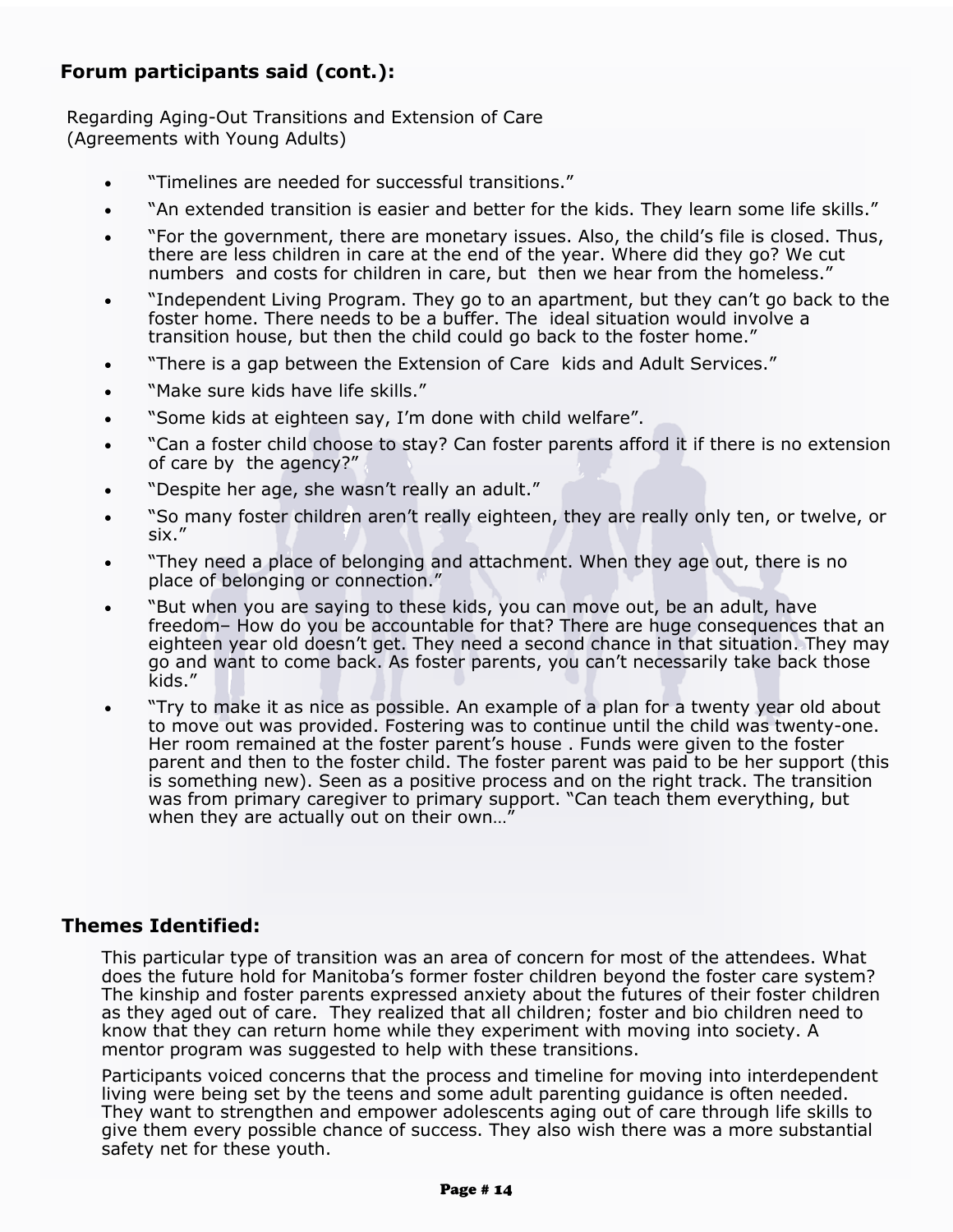## **Customary Care and New Legislation 5**

Participants said they are aware the system is changing but are unsure as to what changes will occur and how they will be implemented.

As Customary Care Agreements are a rather new system piece, if legislated, many attendees were interested in discussing this topic. Each forum group identified they felt unheard in the planning and decision-making process.

#### **Forum participants said:**

- "48 hours in legislation. Does it give you enough time to prepare and to say goodbye?"
- "Foster care is designed to be temporary. They need to go home and be with their family and community."

"We are on the cusp of significant change. What's the next step?"

- "Kinship is foster care within your own family. It's tricky to navigate."
- "Who suffers? For example, a child is in a home for nine years, but moved because it's not culturally appropriate. It's going to be a big issue."
- "Culturally appropriate needs a better definition. It seems to be a growing cause of transitions."
- "Due to system changes, the foster children have to stay in their community, or return to their community, depending on their agency."
- "The legislation changes don't necessarily keep families together. There is a lack of resources due to block funding."
- "48 hours notice in legislation for transitions. It's a large province. A lot of land and few people. Travel time alone can take hours from northern communities."

#### **A participant story**

"Social workers are taking children from their foster home and bringing them to group homes in their home communities. Workers come in to help families reunite. Children are taken from the foster home and placed in group homes to reunite families, but reunification isn't happening and they can't get regular workers. This situation is very unhealthy and sometimes unsupervised."

#### **Themes Identified:**

Presently in Manitoba, almost 90 percent of the children in care are Indigenous and some foster parents are concerned about the effect of this new proposed legislation on the children in their care. They would like to receive more culturally appropriate training from their agencies and at the very least, a clear definition of customary care by their agency.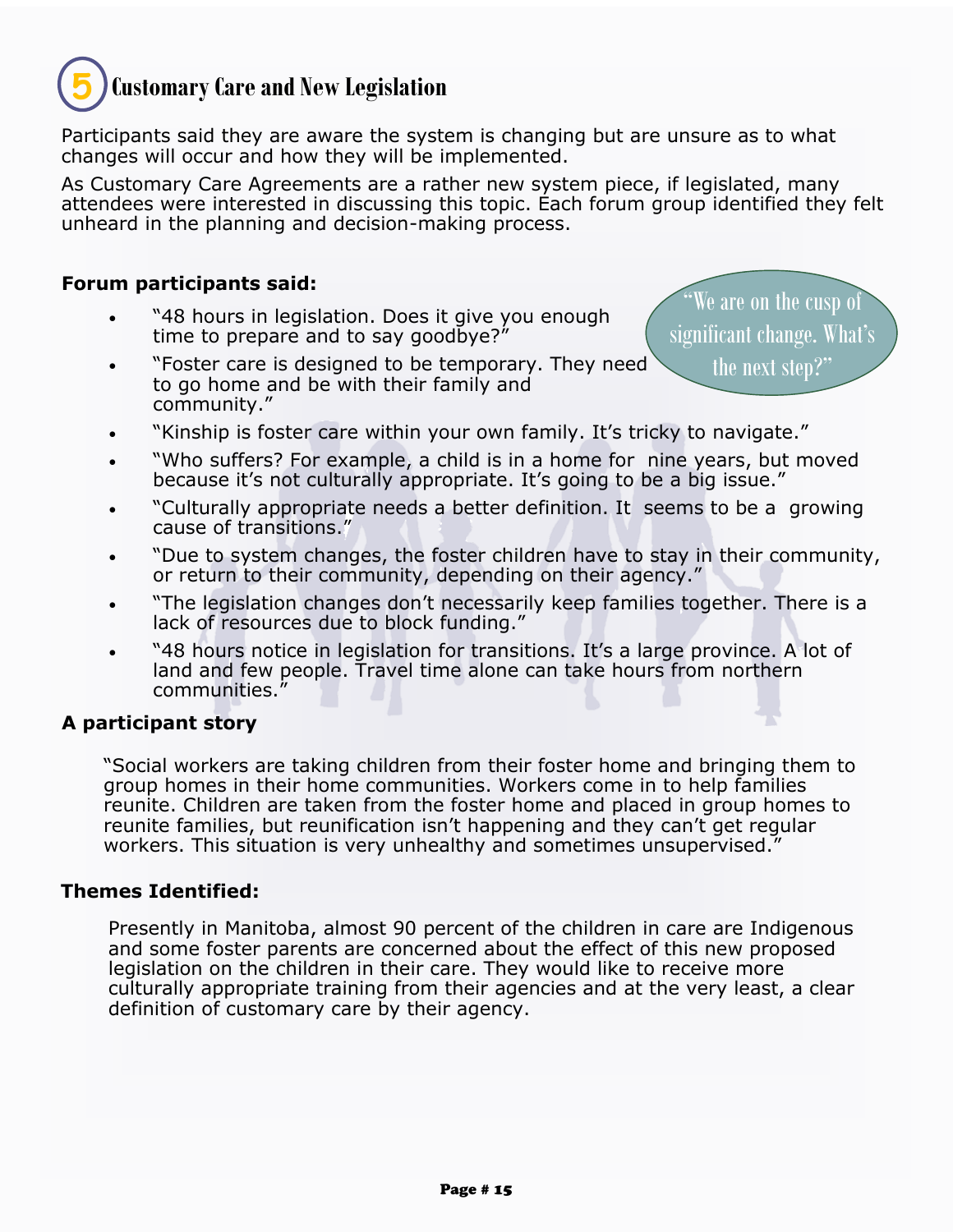## **Placement Transitions for Children in Care**

#### **2018/2019 Forums**

#### **Forum Recommendations**

At times, it appears that the kinship/foster care system in Manitoba faces insurmountable challenges. In the final analysis, however, we are optimistic about implementing strategies and initiatives to create significant positive changes in transition planning.

Manitoba's Kinship and Foster parents are a valuable and knowledgeable resource and should be given more consideration in all aspects of the transition process for the children in their care.

- 1. Communication and sharing of information
- 2. Participation in specific case plans and co-operatively determined timelines for transitions.
- 3. Clarification of legislated steps.
- 4. Strength– based approach.
- 5. Child-centered transitions.
- 6. Pre-placement visits whenever possible.
- 7. Training opportunities for both kinship/foster parents and bio families.
- 8. More collaboration between foster families, biological families and agencies. Transition plans and conferences that include the foster parent, biological parent, social worker, and the child in care, whenever possible.
- 9. Supportive aftercare to help everyone involved.
- 10. Kinship and foster parents trained and engaged in opportunities to facilitate family re-unification.
- 11. Kinship or foster parent involvement in after care transition supports for the child and family.

#### **Forum Reflections**

Through narrating their own experiences, sometimes grief and sadness were part of this discussion. Some Kinship/foster parents were conflicted because they are happy about family reunification, but sad to see the children leave. They worry about attachment and adjustment when a child leaves their care. Balancing the best interests of the child with the best interests of the family can also become a dilemma. Often, they are concerned about a transition's effects on both their foster and biological children.

It was consistent them presented

Ultimately, Manitoba's Children in Care deserve the best transition experience possible. Ensuring a healthy transition can be a challenging responsibility, but child centered collaboratively planned transitions, which consider the best interests of the child, are beneficial for everyone.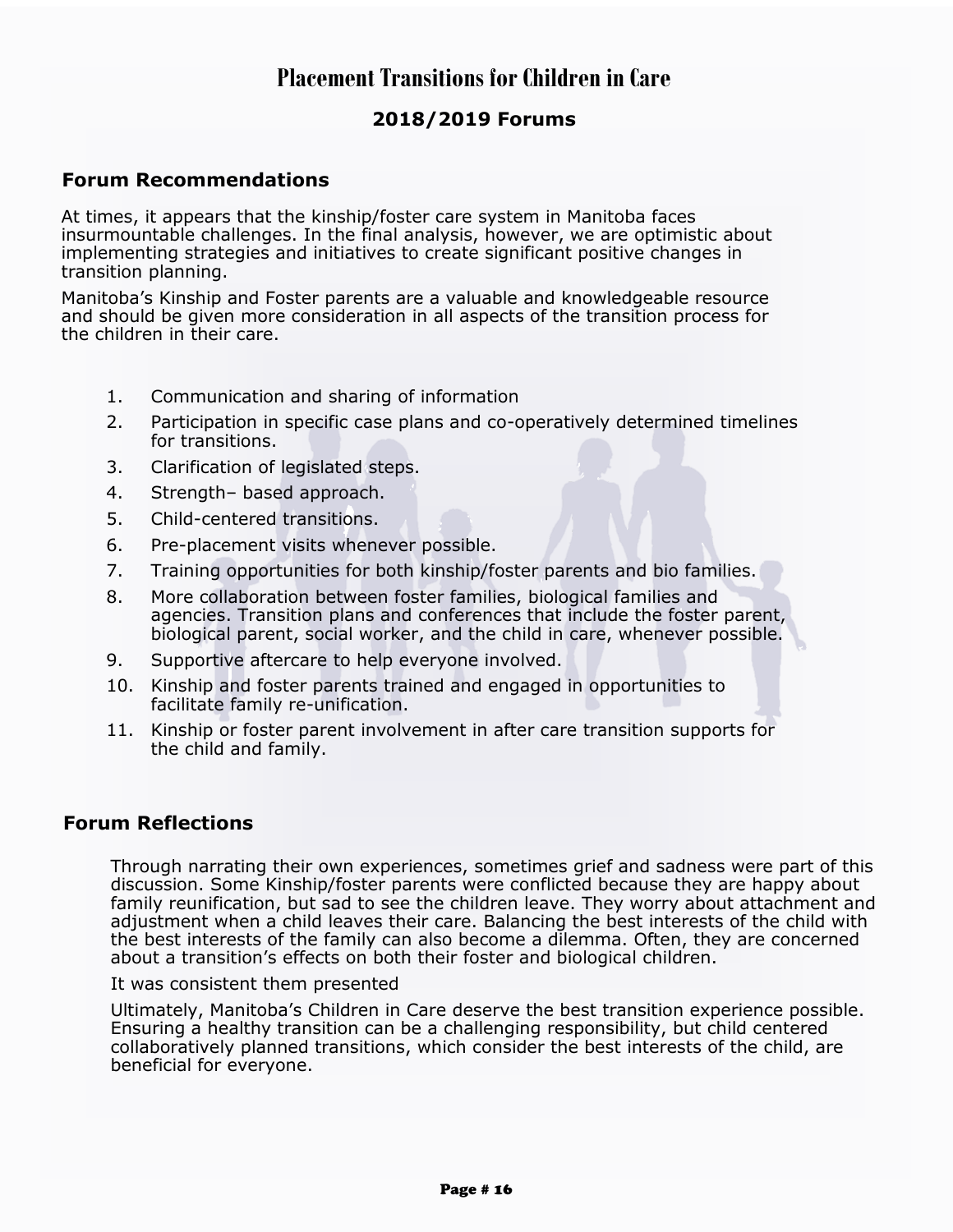# **Acknowledgements**

The Kinship and Foster Family Network of Manitoba would like to extend a sincere thank-you to the Kinship and Foster Parents who attended these forums and shared their wisdom and expertise.

They demonstrated a desire to carefully consider the subject matter and although it was evident they had experienced strong emotions regarding these topics they offered their suggestions in a spirit of working to improve outcomes for children and their families.